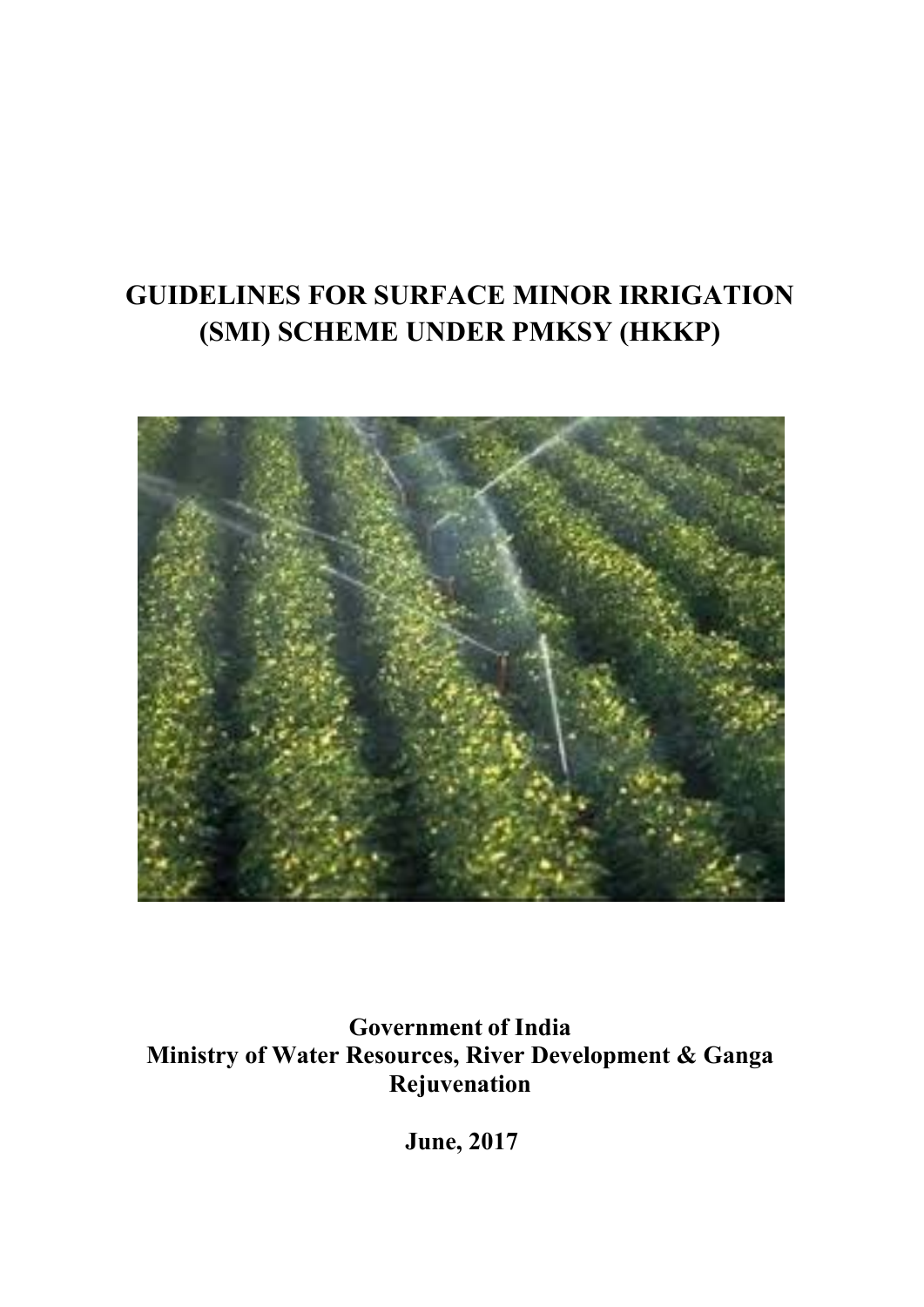# **INDEX**

| <b>PARA NO.</b>  | <b>CONTENTS</b>                                                                                                                        | PAGE NO.       |  |
|------------------|----------------------------------------------------------------------------------------------------------------------------------------|----------------|--|
| 1 <sub>1</sub>   | Background                                                                                                                             | 3              |  |
| 2.               | Eligibility                                                                                                                            | 3              |  |
| 3.               | <b>Funding of SMI Schemes</b>                                                                                                          | 4              |  |
| 4.               | Mode of Disbursement                                                                                                                   | 5              |  |
| 5.               | Submission of proposal for Central Assistance<br>under PMKSY (HKKP)                                                                    | 5              |  |
| 6.               | Important points to be taken into consideration while<br>submitting the proposal for central assistance under<br>PMKSY(HKKP)           | 5              |  |
| 7.               | Monitoring of SMI schemes under PMKSY (HKKP)                                                                                           | $\overline{7}$ |  |
| <b>Annexures</b> |                                                                                                                                        |                |  |
| L                | Activity mapping under Surface Minor Irrigation<br>(SMI) Schemes                                                                       | 8              |  |
| $\mathbf{II}$    | Implementation arrangements                                                                                                            | 9              |  |
| Ш                | Memorandum of Understanding (MoU)                                                                                                      | $10 - 11$      |  |
| $\overline{V}$   | Form of Utilization Certificate                                                                                                        | 12             |  |
| V                | Undertaking By The State Government For Inclusion<br>Of New Surface Minor Irrigation Schemes In Non-<br><b>Special Category States</b> | 13             |  |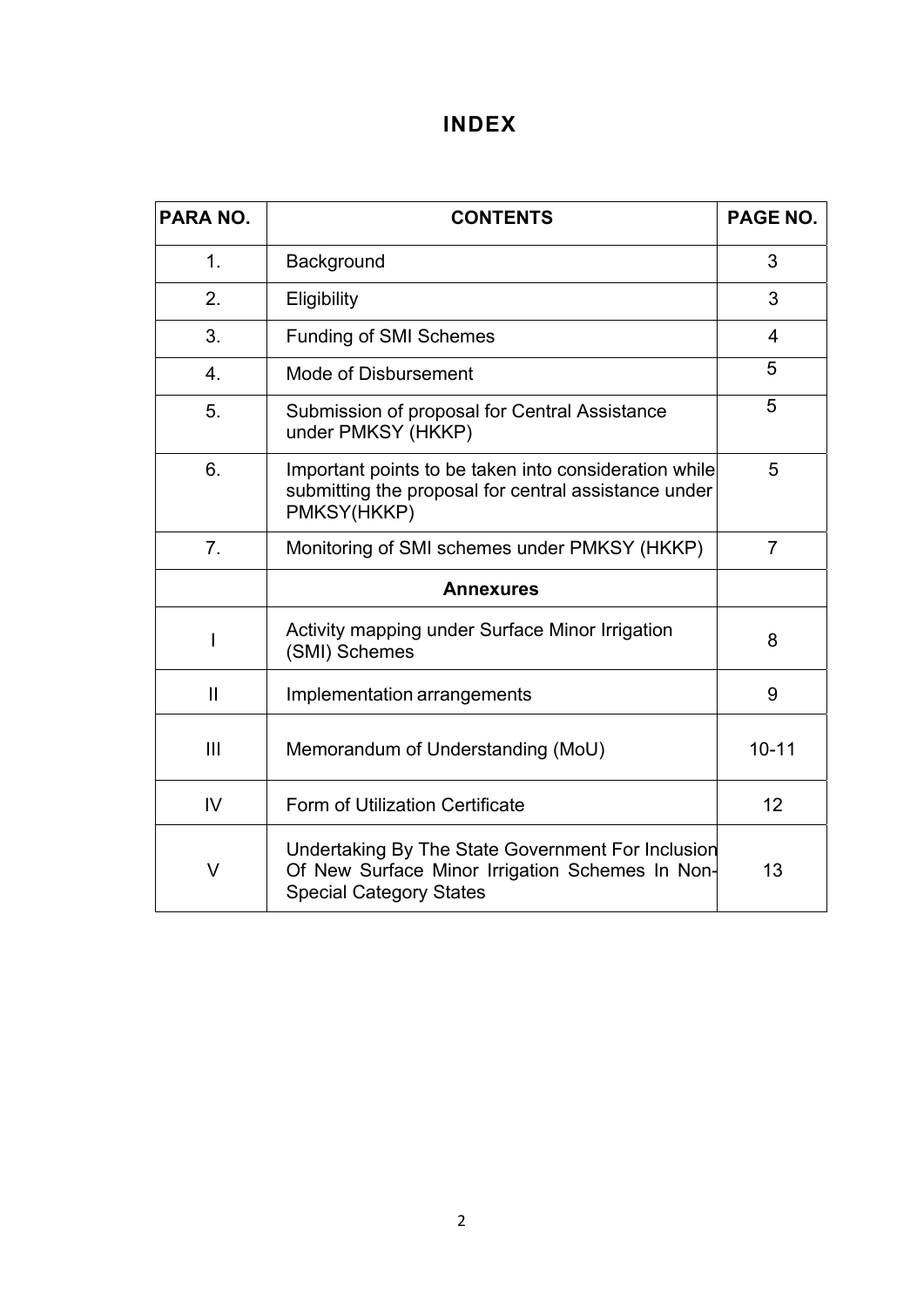# **Guidelines for Surface Minor Irrigation (SMI) Schemes**

# **1.0 BACKGROUND**

Surface Minor Irrigation (SMI) schemes with irrigation potential less than 2000 ha were included under Accelerated Irrigation Benefit Programme (AIBP) for providing Central Assistance (CA) since 1999-2000 for Special Category States. Subsequently the Scheme extended to area covering DPAP, Tribal, DDP, Flood prone, Left Wing extremist and Koraput, Bolangir and Kalahandi (KBK) region of Odisha.

Pradhan Mantri Krishi Sinchayee Yojana (PMKSY) was launched in 2015-16 with an aim to enhance physical access of water on farm and expand cultivable area under assured irrigation, improve on farm water use efficiency, introduce sustainable water conservation practices etc. PMKSY- Har Khet Ko Pani (HKKP) is one of the component of PMKSY. The scheme of SMI is now a part of PMKSY (HKKP).

## **2.0 ELIGIBILITY**

2.1 New SMI schemes approved by State Technical Advisory Committee (TAC) and State Level Sanctioning Committee (SLSC) are eligible for Central Assistance (CA) under PMKSY (HKKP) scheme as per the following criteria:

| Category                                                                                                                           | Criteria                                                                                                                                                                                  |  |  |
|------------------------------------------------------------------------------------------------------------------------------------|-------------------------------------------------------------------------------------------------------------------------------------------------------------------------------------------|--|--|
| 1. Special category states -<br>North-Eastern states, Hilly<br>states (Himachal Pradesh,<br>Jammu and Kashmir and                  | (i)<br>Individual schemes having Culturable Command Area<br>(CCA) more than or equal to 10 hectare OR cluster of<br>MI schemes within radius of 5 Km having CCA of 20<br>hectare or more. |  |  |
| Uttarakhand) and drought<br>undivided<br>Koraput,<br>prone<br>Bolangir and Kalahandi (KBK)                                         | Schemes having benefit cost ratio of more than 1<br>(ii)                                                                                                                                  |  |  |
| of<br>Odisha,<br>districts<br>Bundelkhand region of UP and<br>Marathwada<br>MP &<br>&                                              | (iii)<br>Development cost per hectare of CCA of individual<br>scheme is less than Rs.2.5 lakh.                                                                                            |  |  |
| of<br>Vidharbha<br>region<br>Maharashtra                                                                                           | (iv) Schemes included under District Irrigation Plan (DIP).                                                                                                                               |  |  |
| 2. Non-special category states-<br>benefitting<br>tribal<br>schemes<br>areas, drought prone areas,<br>desert prone areas,<br>flood | Individual schemes having CCA more than or equal to<br>(i)<br>20 hectare OR cluster of MI schemes within radius of 5<br>km having total CCA of 50 hectare or more.                        |  |  |
| prone area and Left Wing<br>Extremists Affected area.                                                                              | Schemes having benefit cost ratio of more than 1<br>(ii)                                                                                                                                  |  |  |
|                                                                                                                                    | Development cost per hectare of CCA of individual<br>(iii)<br>scheme is less than Rs.2.5 lakh.                                                                                            |  |  |
|                                                                                                                                    | Schemes included under District Irrigation Plan (DIP).<br>(V)                                                                                                                             |  |  |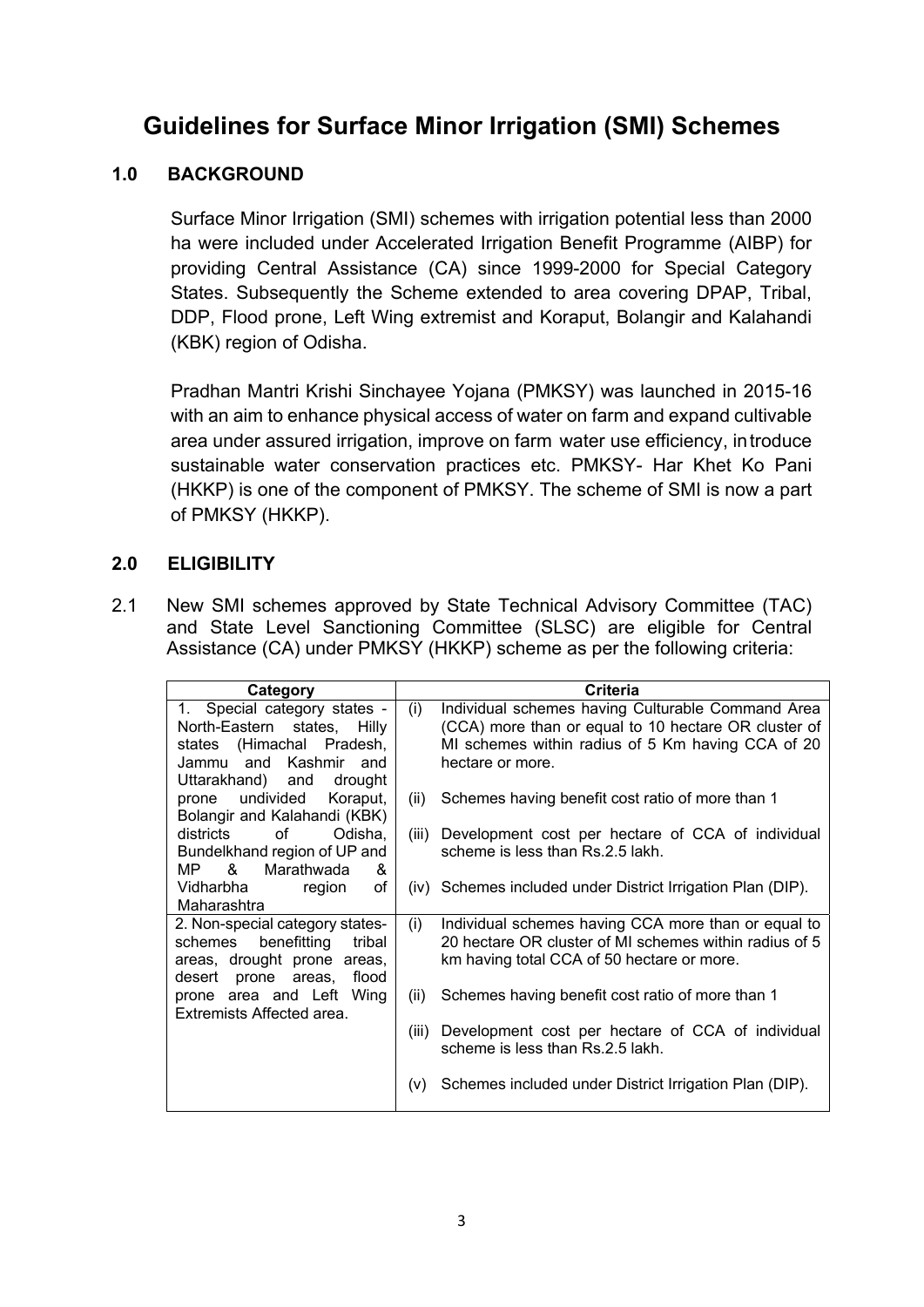2.2 Ongoing SMI Schemes included under AIBP prior to PMKSY would continue to be eligible for CA under PMKSY (HKKP) scheme subject to the approval of SLSC.

## **3.0 FUNDING OF SMI SCHEMES**

### **3.1 Funding Pattern**

 The central assistance (CA) will be in the form of central grant. Category wise funding pattern will be as per the table below.

| Category                                                                                                                                                                                                                                                                                                                                                                                     | <b>Funding Pattern</b>    |
|----------------------------------------------------------------------------------------------------------------------------------------------------------------------------------------------------------------------------------------------------------------------------------------------------------------------------------------------------------------------------------------------|---------------------------|
| 1. Seven North-Eastern states including Sikkim &, three<br>Hilly states (Himachal Pradesh, Jammu and Kashmir and<br>Uttarakhand)                                                                                                                                                                                                                                                             | 90 (Central): 10 (State)  |
| 2. Project benefitting special areas i.e, undivided Koraput,<br>Bolangir and Kalahandi (KBK) districts of Odisha,<br>Bundelkhand region of UP and MP, Marathwada &<br>Vidharbha region of Maharashtra, Naxal affected areas,<br>DPAP areas, Tribal areas, Flood prone area, Desert<br>Development Programme (DDP) area of General<br>Category States /UTs other states and Union Territories | 60 (Central) : 40 (State) |

### **3.2 Terms of Funding**

#### **3.2.1 New Schemes**

- (i) The estimated cost at the time of inclusion of any new project under the scheme of PMKSY (HKKP) will be frozen for the purpose of working out the quantum of central assistance, with the States being at liberty to fund the project from their own resources after the stipulated date of completion.
- (ii) The stipulated date of completion will be two years starting from the financial year of first release of Central Assistance and excluding the year of first release.

### **3.2.2 Ongoing Schemes**

- (i) The stipulated date of completion will be as per latest Memorandum of Understanding (MoU).
- (ii) The projects which are not going as per schedule, time extension of maximum two years from the stipulated date of completion as per MoU and escalation of cost by maximum 20% on the original cost may be allowed based on justifications provided by the State with the approval of Secretary, Ministry of Water Resources, River Development and Ganga Rejuvenation.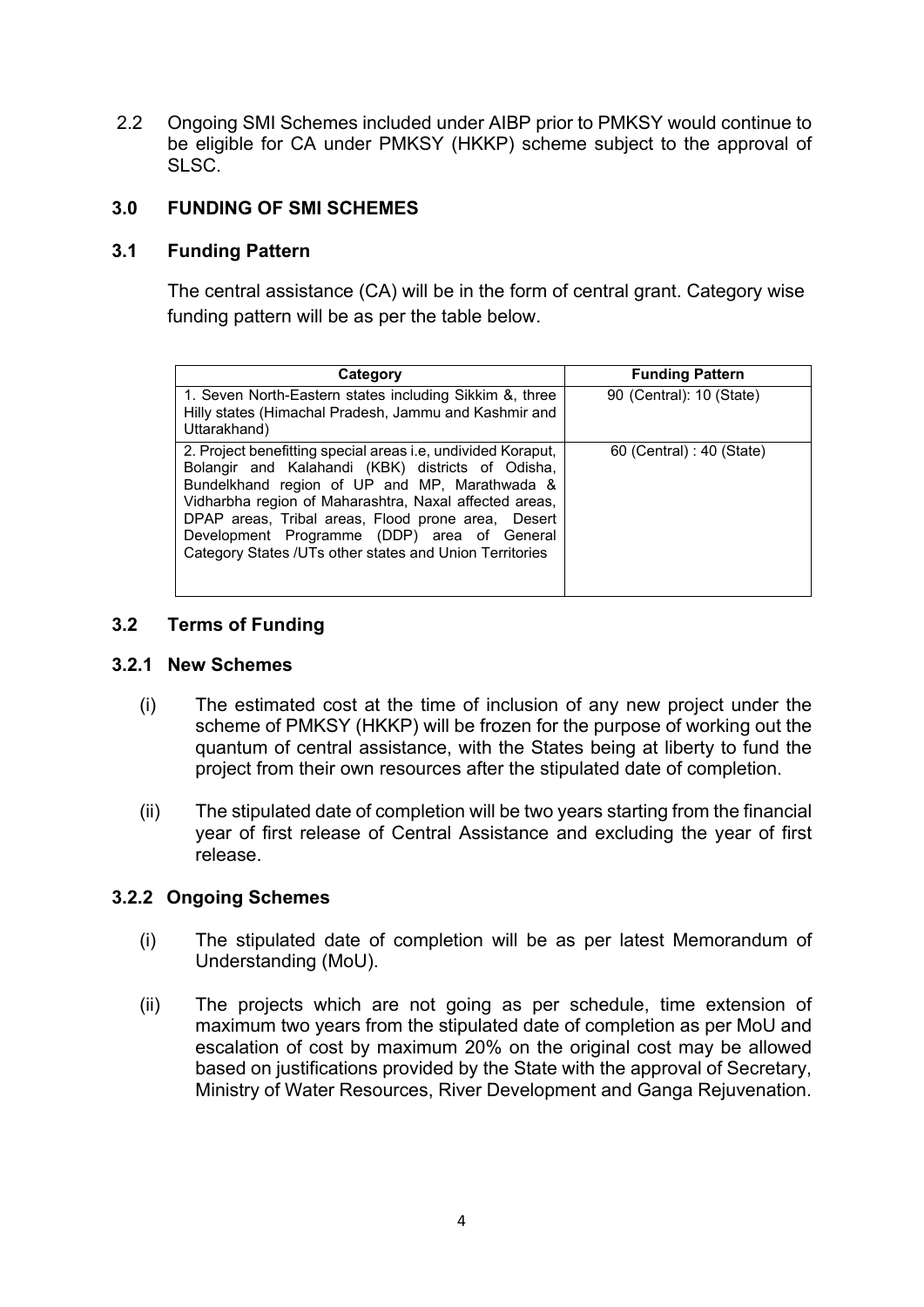### **4.0 MODE OF DISBURSEMENT**

The central assistance (CA) would be released in the following manner:

- 4.1 As first instalment, 50% of CA to be released after the State releases its full share;
- 4.2 Balance/Second instalment of CA to be released after obtaining UC of minimum of 50% of CA released earlier;
- 4.3 Next year instalment to be released after obtaining 100% utilization of funds released in the previous year(s).

### **5.0 SUBMISSION OF PROPOSAL FOR CENTRAL ASSISTANCE UNDER PMKSY (HKKP)**

- 5.1 Detailed Project Report (DPR) of each SMI schemes are to be prepared by the Concerned State Govt. in Consultation with Panchayat Raj Institution. The guidelines in this regard should be issued in consultation with CWC from time to time.
- 5.2 The proposal prepared, jointly by concerned field units of CWC & State Govt. for release of CA for ongoing SMI schemes under PMKSY (HKKP) along with the supporting documents including DPRs for new schemes in original or duly authenticated by the officer of concerned State Govt. not below the rank of Engineer-in Chief of the concerned department, is to be submitted by the concerned State Government/UTs in the concerned field office of Central Water Commission (CWC) after the approval of State TAC & SLSC for new schemes and approval of SLSC for ongoing schemes.
- 5.3 Concerned field office of CWC will examine the proposal in details and forward the complete proposal enclosing the necessary documents to the concerned wing of MoWR, RD & GR with due recommendation. The copy of the same shall also be sent to concerned Chief Engineer of CWC (Headquarter) for monitoring & maintaining overall status of the SMI scheme in the country at central level. In case some clarification is required regarding cost/technical aspects, MoWR may refer the same to CWC (headquarter) for examination.
- 5.4 The details of Activity Mapping is given in **Annexure-I.**
- 5.5 A flow chart for implementation arrangement in given at **Annexure-II**.

#### **6.0 IMPORTANT POINTS TO BE TAKEN INTO CONSIDERATION WHILE SUBMITTING THE PROPOSAL FOR CENTRAL ASSISTANCE UNDER PMKSY(HKKP)**

6.1 Priority will be given for completion of ongoing SMI schemes. The new eligible SMI schemes shall not be entitled for CA automatically and the same shall depend upon availability of funds.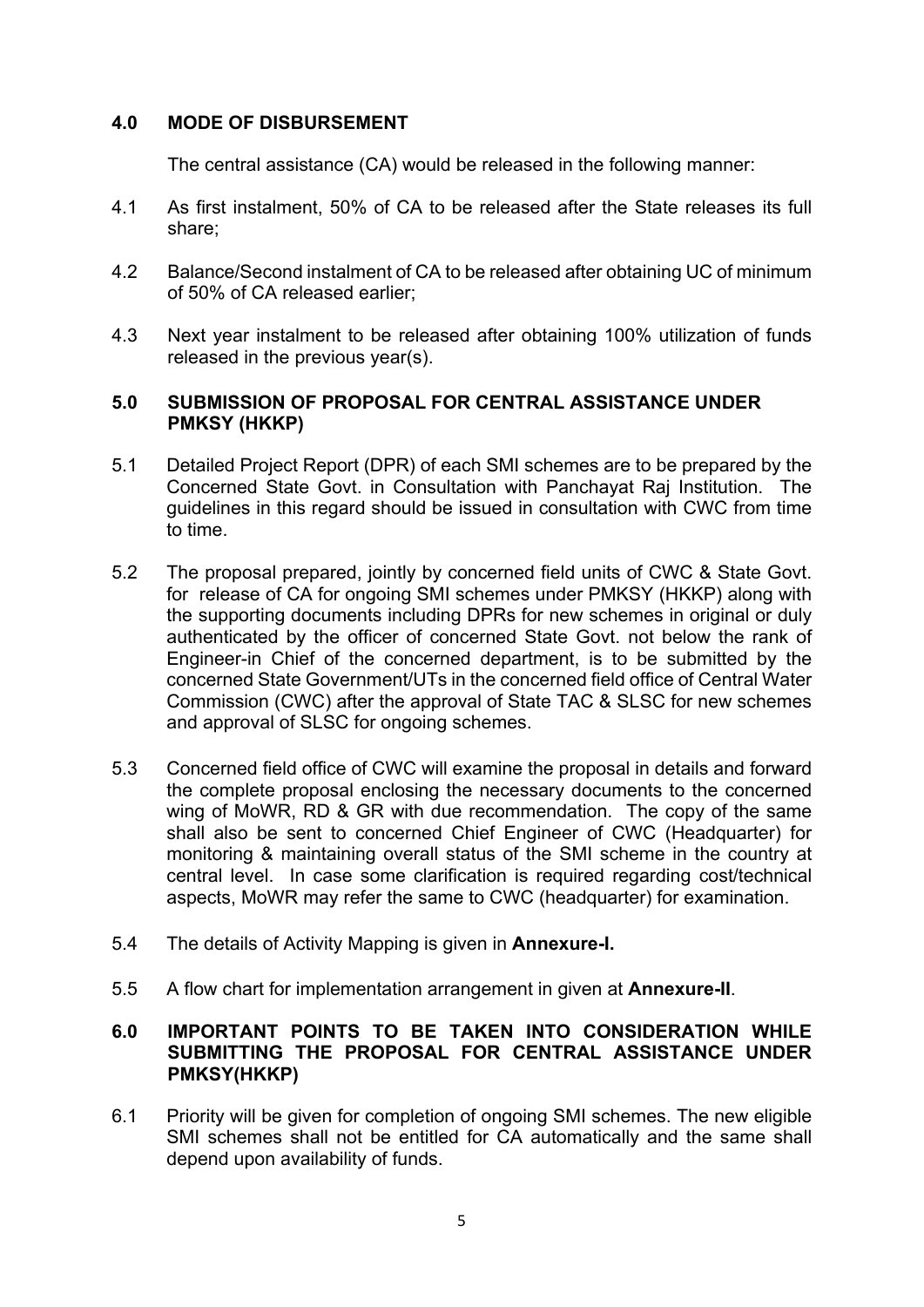- 6.2 Panchayati Raj Institutions have to be consulted at an appropriate level by the Irrigation/ Water Resources Department of the concerned State before submitting the proposal for release of Central Assistance.
- 6.3 State governments will be required to enter into an MoU with the MoWR, RD & GR as per **Annexure-III** for each individual project under the scheme.
- 6.4 The Utilization Certificate shall be issued for the expenditure incurred as on  $31^{st}$ March of the Financial Year (FY) of funding. It is desirable to avoid bunching of funds.
- 6.5 The Utilization Certificate (UC) in GFR-19(A) **(Annexure-IV)** shall be issued by the Chief Engineer of the project and countersigned by Secretary (Water Resources/Irrigation) of the concerned State Government. The UC must contain physical achievement of Irrigation Potential and financial progress/expenditure on PMKSY (HKKP) component on year to year basis.
- 6.6 It is desirable for even distribution of expenditure in a given FY. The State Governments/UTs should make every effort to submit the proposal for release of first instalment CA in the first quarter of the current FY with proper budget certificate, so that the State Governments may request for second instalment in current FY.
- 6.7 The quarterly physical target and progress certificate for the scheme shall be issued by the Chief Engineer of the project and countersigned by Secretary (Water Resources/ Irrigation) of the State Government and should reach to field monitoring unit of CWC by first week of July, October, January, and April (of next financial year).
- 6.8 States will have to ensure that there is no overlapping of the works under taken in the Minor Irrigation schemes and the works under taken in the M.N.R.E.G.S and any other schemes of Central and State Government.
- 6.9 If the State Governments fails to comply with the agreed date of completion, the grant component released will be treated as loan and recovered as per usual terms of recovery of the Central Loan.
- 6.10 The States would be required to submit audited statements of expenditure incurred on the PMKSY (HKKP) component of the project within nine months of the completion of the financial year. The release of central assistance of the following years will not be considered if audited statement of expenditure is not furnished within nine months of release of central assistance.
- 6.11 Concurrent evaluation of the project by State Government is mandatory at the end of each Financial Year during the period of funding.
- 6.12 Proposal should include physical & financial progress up to the previous FY and targets for the remaining FYs along with their unique identification no, district benefitted, number of people benefitted and number of SC/ST people benefitted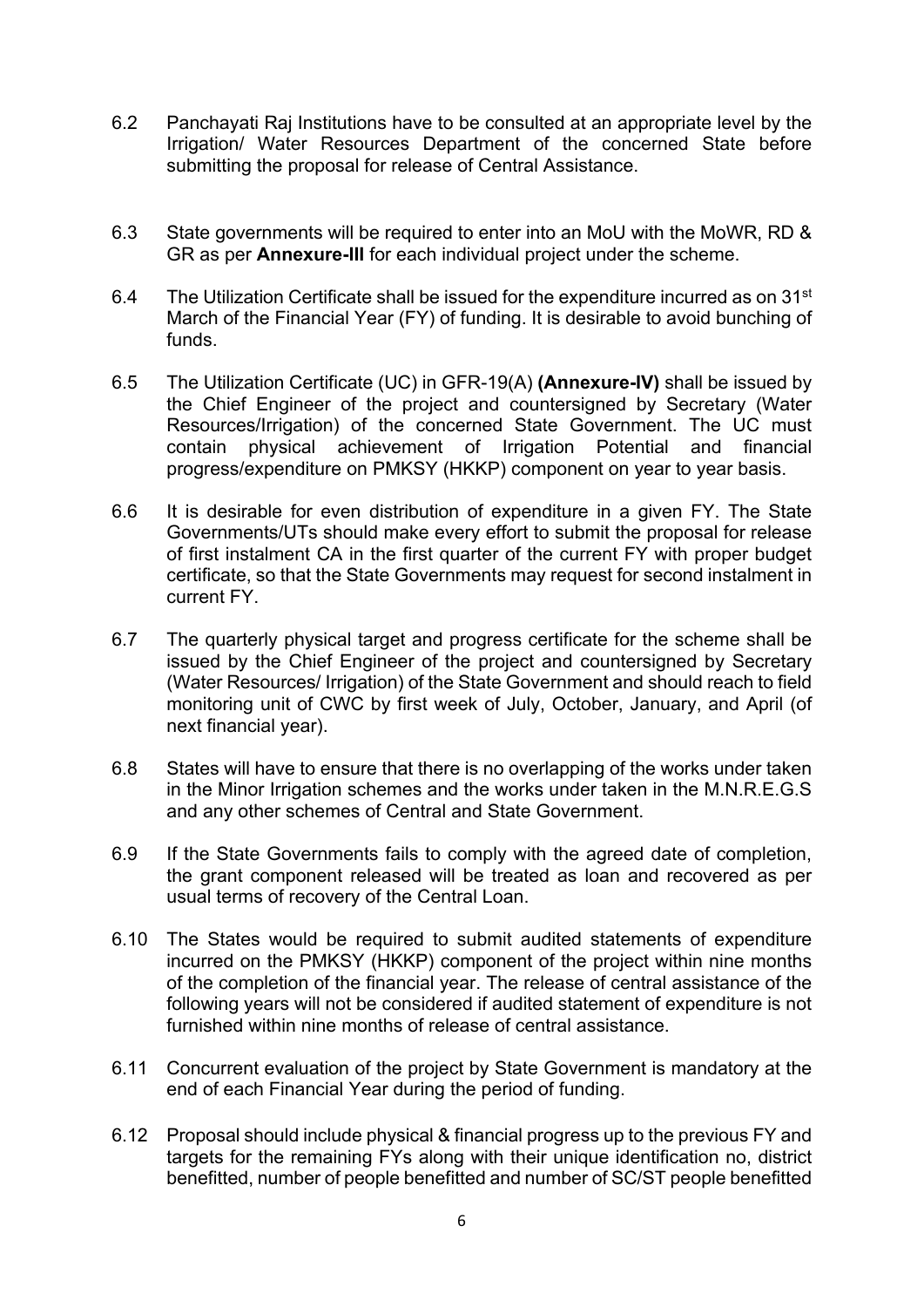for individual schemes. Employment generation due to works on this scheme during the last FY may also be mentioned in the progress.

6.13 An undertaking is to be submitted by the State Government for inclusion of new surface minor irrigation schemes in non-special category states as per **Annexure-V**.

### **7.0 MONITORING OF SMI SCHEMES UNDER PMKSY (HKKP)**

- 7.1 Monitoring of the minor irrigation schemes has to be done by the State Government based on Geographic Information System (GIS) maps and each Minor Irrigation Schemes to be given a Unique Identification Code (U.I.C) Monitoring will be done through agencies independent of construction agencies.
- 7.2 These schemes would also be monitored periodically on sample basis (at least 20% of MI Schemes) by the concerned Regional Offices of Central Water Commission and will be assessed against predetermined targets set by the Ministry of Water Resources.
- 7.3 Evaluation will be carried out for completed MI schemes by the State Government through independent agency.

\*\*\*\*\*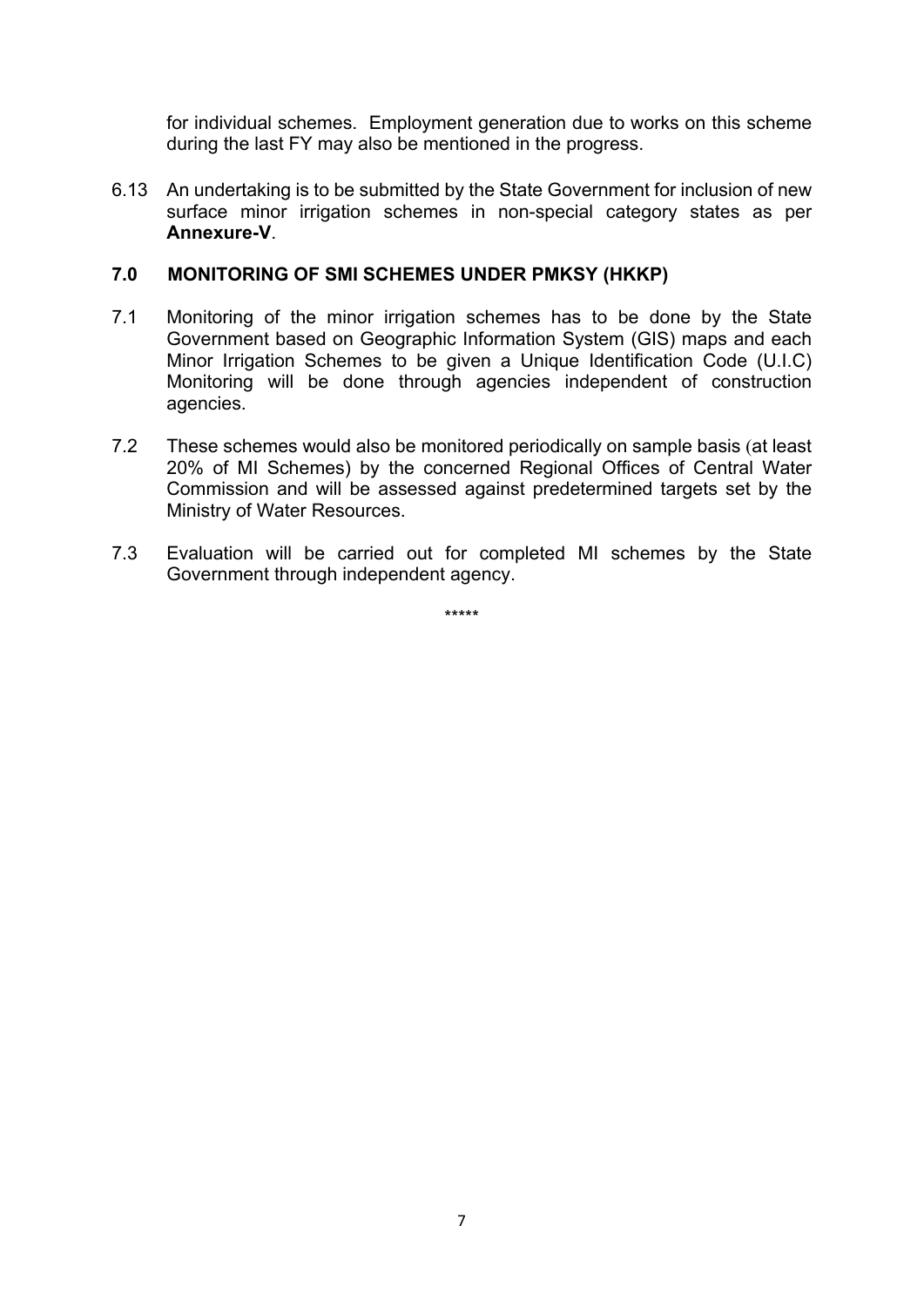# **Annexure-I**

| Activity mapping under Surface Minor Irrigation (SMI) Schemes. |  |  |
|----------------------------------------------------------------|--|--|
|                                                                |  |  |

| Name of                        | <b>Arrangements at Scheme</b>                                                                                                                                                                                        | <b>Arrangements at State Level</b>                                                                                                                                                                                                                                                                                                                                                                                                                                                                                                                                                                                                                                                                                                                                                                                                                                                                                                                                                                                                                                                                                                                                                             | <b>Arrangements at Central</b>                                                                                                                                                                                                                                                                                                                                                                                                                                          |
|--------------------------------|----------------------------------------------------------------------------------------------------------------------------------------------------------------------------------------------------------------------|------------------------------------------------------------------------------------------------------------------------------------------------------------------------------------------------------------------------------------------------------------------------------------------------------------------------------------------------------------------------------------------------------------------------------------------------------------------------------------------------------------------------------------------------------------------------------------------------------------------------------------------------------------------------------------------------------------------------------------------------------------------------------------------------------------------------------------------------------------------------------------------------------------------------------------------------------------------------------------------------------------------------------------------------------------------------------------------------------------------------------------------------------------------------------------------------|-------------------------------------------------------------------------------------------------------------------------------------------------------------------------------------------------------------------------------------------------------------------------------------------------------------------------------------------------------------------------------------------------------------------------------------------------------------------------|
| <b>Scheme</b>                  | Level                                                                                                                                                                                                                | <b>Stage-II</b>                                                                                                                                                                                                                                                                                                                                                                                                                                                                                                                                                                                                                                                                                                                                                                                                                                                                                                                                                                                                                                                                                                                                                                                | Level                                                                                                                                                                                                                                                                                                                                                                                                                                                                   |
|                                | Stage-I                                                                                                                                                                                                              |                                                                                                                                                                                                                                                                                                                                                                                                                                                                                                                                                                                                                                                                                                                                                                                                                                                                                                                                                                                                                                                                                                                                                                                                | <b>Stage-III</b>                                                                                                                                                                                                                                                                                                                                                                                                                                                        |
| Surface<br>Minor<br>Irrigation | At the scheme level, the Detailed<br>Project Reports (DPRs) of the<br>SMI would be prepared in<br>consultation with Panchayat Raj<br>Institution<br>and<br>concerned<br>implementing Department<br>of<br>State Govt. | A<br>Technical<br>Advisory<br>Committee<br>(TAC)<br>will<br>be<br>constituted by the State to<br>techno-economically appraise<br>and approve the DPRs, State<br><b>TAC</b><br>shall<br>also<br>include<br>representative from Central<br>Water Commission (CWC)<br>and Central Ground Water<br>Board (CGWB).<br>After approval of the DPR by<br>the State TAC, Approval of<br>SLSC will be needed for<br>seeking Central Assistance in<br>respect of the schemes. The<br>proposal<br>for<br>Central<br>will<br>Assistance<br>be jointly<br>prepared by the State and<br>concerned Regional office/<br>Field office of CWC, and<br>submitted to the concerned<br>regional/field offices of CWC.<br>Field office of CWC shall<br>forward the same to MoWR,<br>RD & GR with a copy to<br>concerned Chief Engineer<br>(HQ), CWC for coordinating,<br>monitoring and maintaining<br>overall status of SMI schemes<br>at central level. Works would<br>implemented by State through<br>it's agencies.<br>After completion of the project,<br>the same may be handed over<br>to WUAs<br>The concurrent evaluation at<br>the time of implementation<br>would be done by the State<br>Govt. themselves. | The<br>Ministry<br>Water<br>of<br>Resources (MoWR), RD & GR<br>will coordinate the programme<br>at the central level through<br>Central Water Commission.<br>The<br>eligible<br>SMI<br>new<br>schemes shall not be entitled<br>for CA automatically and the<br>same shall depend upon<br>availability of funds.<br>The CWC will monitor the<br>progress through<br>periodic<br>reports from the States and<br>field visits on sample basis.<br>(Atleast 20% of Schemes) |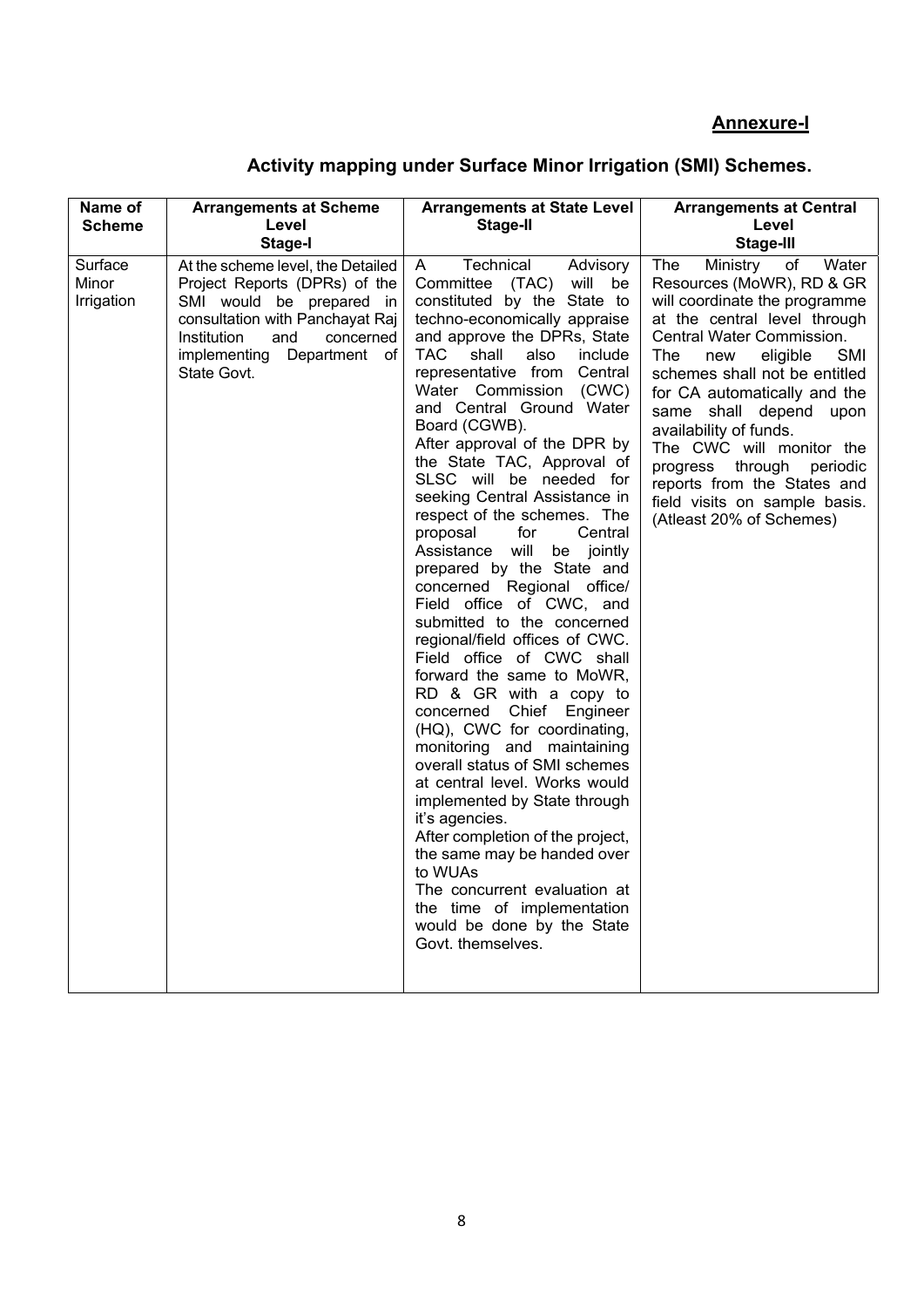#### **Annexure-II**





**Note: Copy of each proposal would be sent to MoWR, RD & GR with a copy to concerned Directorate/Organisation of CWC (HQ)** for coordinating, monitoring & maintaining overall status **of Surface Minor Irrigation Schemes in the country at Central level.**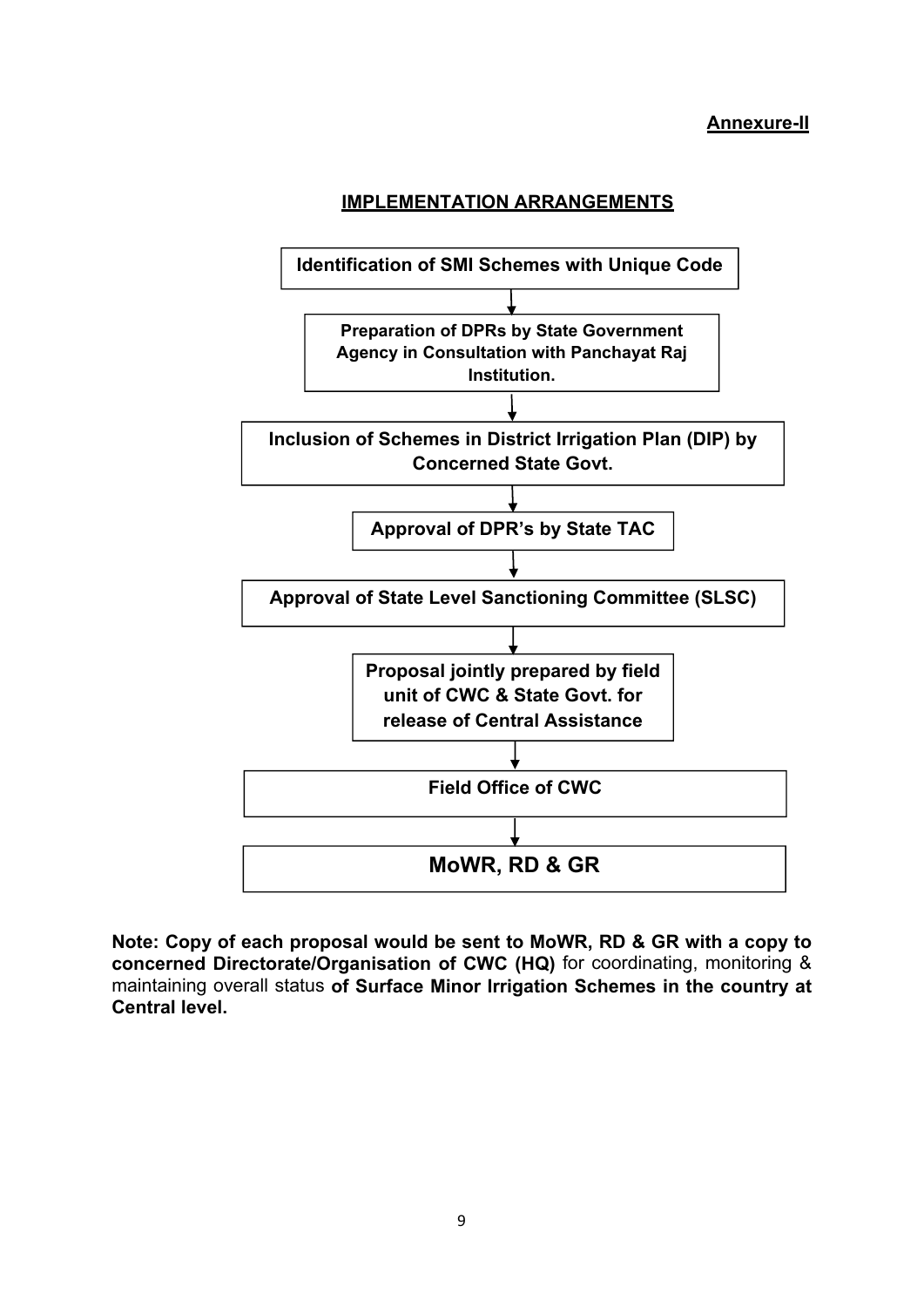# **Annexure-III**

**Memorandum of Understanding between the Ministry of Water Resources, River Development & Ganga Rejuvenation (MoWR, RD & GR), Government of India and Government of** …………………….. **on completion of Surface Minor Irrigation Schemes.** 

- 1. This memorandum of understanding is made between the Ministry of Water Resources, River Development & Ganga Rejuvenation, Government of India and the Government of ……………for the completion of………………ongoing Minor Irrigation Schemes in the next two (2) financial years under the Central Assistance(CA) under PMKSY (HKKP) of the Government of India.
- 2. The………… irrigation Schemes was approved by the State Technical Advisory Committee (TAC). in………….for Rs………crore to irrigate…………….ha annually. The scheme has been approved by SLSC in its meeting dated …………………
- 3. According to the State Government, the latest approved estimated cost of the project is Rs……….. ..crore at……………….price level. The expenditure up to ………… is Rs………….crore and a potential of………. ha has already been created.
- 4. The balance cost for completion of the project is thus Rs ………… crore with a balance potential of ……………...ha. The physical and financial details of the components to be covered under this programme are annexed. The physical yearwise target\* for creation of irrigation potential will be as under:

 Year of inclusion --------% irrigation potential included under PMKSY (HKKP) 1st year - ---% irrigation potential included in PMKSY (HKKP) 2nd year –---% irrigation potential included in PMKSY (HKKP)

- 5. The Ministry of Water Resources, River Development & Ganga Rejuvenation, Government of India agrees to extend Central assistance to cover the full balance cost of Rs………... crore for the completion of the project in the next two (2) financial years subject to the following conditions:
- i) The project will be completed by the Government of  $\dots \dots$  by... Its completion will be informed immediately to the Ministry of Water Resources for deleting the project from the list of on-going projects.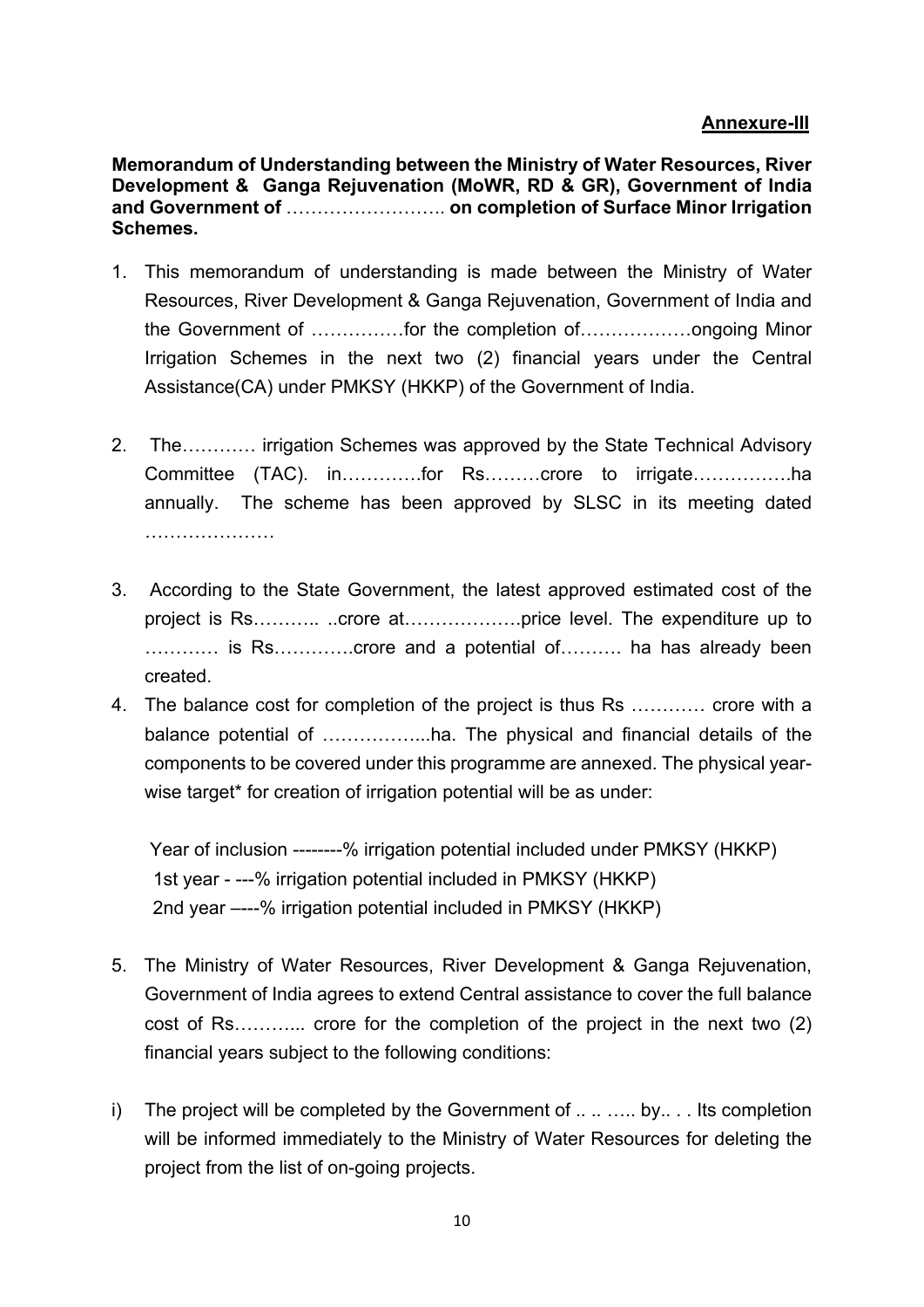- ii) The release pattern will be as given in the Guidelines.
- iii) The project will be monitored by CWC, as per the guidelines. Quarterly progress report in respect of the Surface Minor Irrigation Schemes shall be submitted to the CWC and Ministry of WR, RD & GR by 7th January, April, July and October positively.
- iv) The State Government shall ensure required quality control in the execution of the works.

Signed on the day .......... 201.. at New Delhi.

| For and on behalf of the Govt. | For and on behalf of Government of |  |
|--------------------------------|------------------------------------|--|
|                                | India                              |  |
| Secretary, Government          | Commissioner(PROJECTS)             |  |
|                                | Ministry of Water Resources, River |  |
|                                | Development & Ganga Rejuvenation   |  |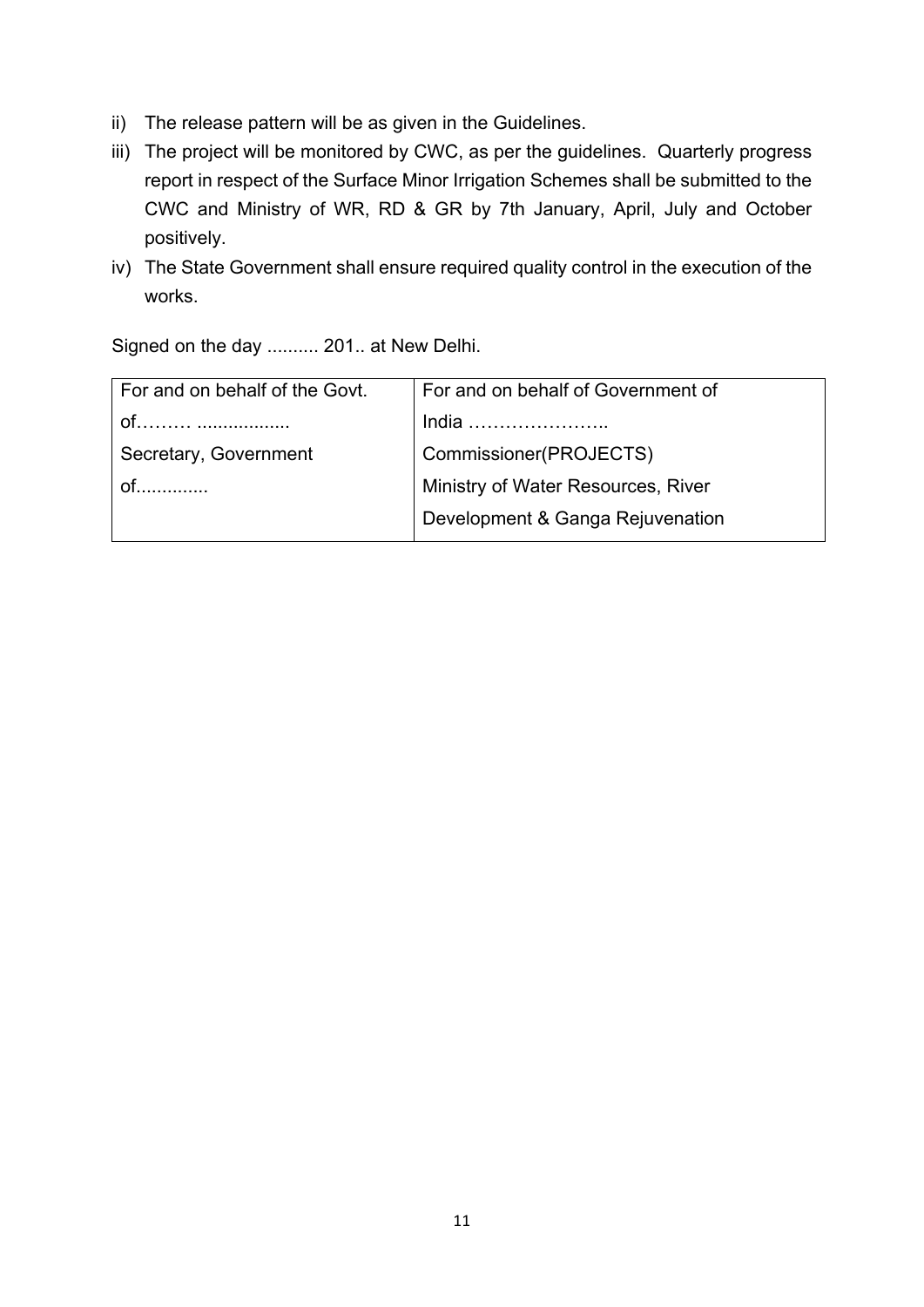### **Annexure-IV**

#### **FORM GFR 19-A**

[See Rule 2012 (1)] Form of Utilization Certificate

| SI. | Letter No. and | Amount |                                                                                                                                                                                                                                                                                                                                                                                                                                                                               |
|-----|----------------|--------|-------------------------------------------------------------------------------------------------------------------------------------------------------------------------------------------------------------------------------------------------------------------------------------------------------------------------------------------------------------------------------------------------------------------------------------------------------------------------------|
| No. | date           |        | in-aid sanctioned during the year<br>in favour of  Under<br>this Ministry/Department letter No. given<br>account of unspent balance of the<br>previous year, a sum of Rs.  has<br>been utilized for the purpose of<br>for which it was sanctioned and that the<br>balance of Rs.  remaining<br>unutilized at the end of the year has been<br>surrendered to government (vide No.<br>, dated ) / will be adjusted<br>towards the grants-in-aid payable during<br>the next year |
|     | Total          |        |                                                                                                                                                                                                                                                                                                                                                                                                                                                                               |

1. Certified that I have satisfied myself that the conditions on which the grants-inaid was sanctioned have been duly fulfilled/ are being fulfilled and that I have exercised the following checks to see that the money was actually utilized for the purpose for which it was sanctioned.

Kinds of checks exercised

- 1.
- 2.
- 3.
- 4.

| Signature   |
|-------------|
| Designation |
|             |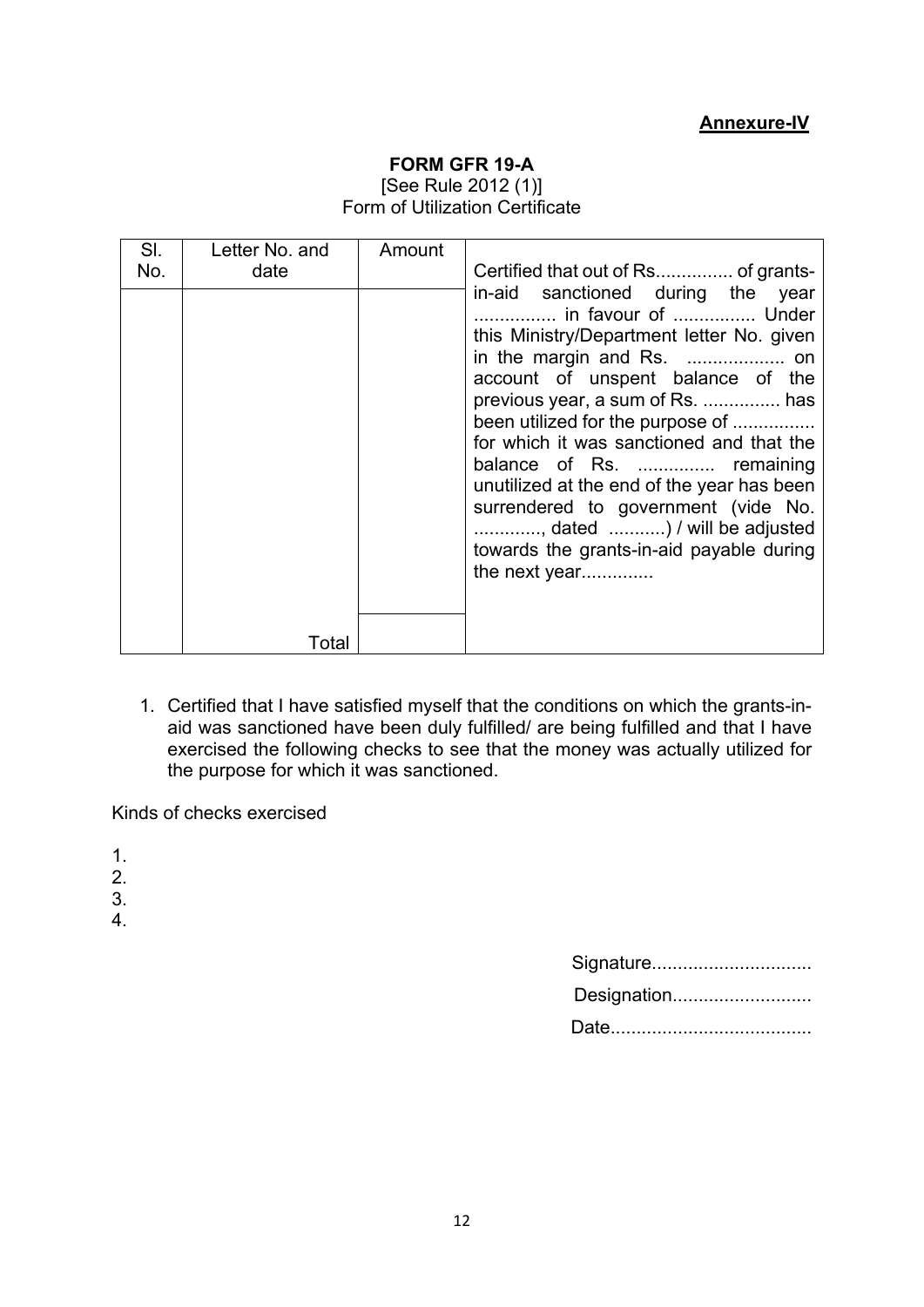#### **Annexure-V**

#### **UNDERTAKING BY THE STATE GOVERNMENT FOR INCLUSION OF NEW SURFACE MINOR IRRIGATION SCHEMES IN NON-SPECIAL CATEGORY STATES**

To The Secretary to Government of India, (Name, Designation), Ministry of\_\_\_\_\_\_\_\_\_\_\_\_\_\_\_, Government of India,

**New Delhi.** 

The State of The State of The State of The State of The State of The State of The State acting through (name, designation)  $\frac{1}{\sqrt{1-\frac{1}{n}}}$ \_\_\_\_\_\_, Ministry / Department of\_\_\_\_\_\_\_ Government of\_\_\_\_\_\_\_\_\_\_ hereinafter referred to as "the SG", do hereby declare and undertake as follows:

- i) The SG agrees for the completion of surface minor irrigation schemes on schedule.
- ii) Quarterly progress report in respect of the Surface Minor Irrigation Schemes being implemented under PMKSY (HKKP) shall be submitted to the Government of India by 7th January, April, July and October positively.
- iii) The SG will form water users association for post construction maintenance and formation of such water users association shall be intimated to the Government of India within one year from the date of signing of the undertaking.
- iv) In case of failure, the Central share provided to the SG under the programme shall be treated as withdrawn and recovered in one lump sum instalment with interest as prescribed by the Ministry of Finance.

Date: ------------------- Signature--------------------

Place: ------------------ Secretary (WR/Irrigation)

Govt. of------------------

For and on behalf of the Governor

of the State

In presence of

(Witness)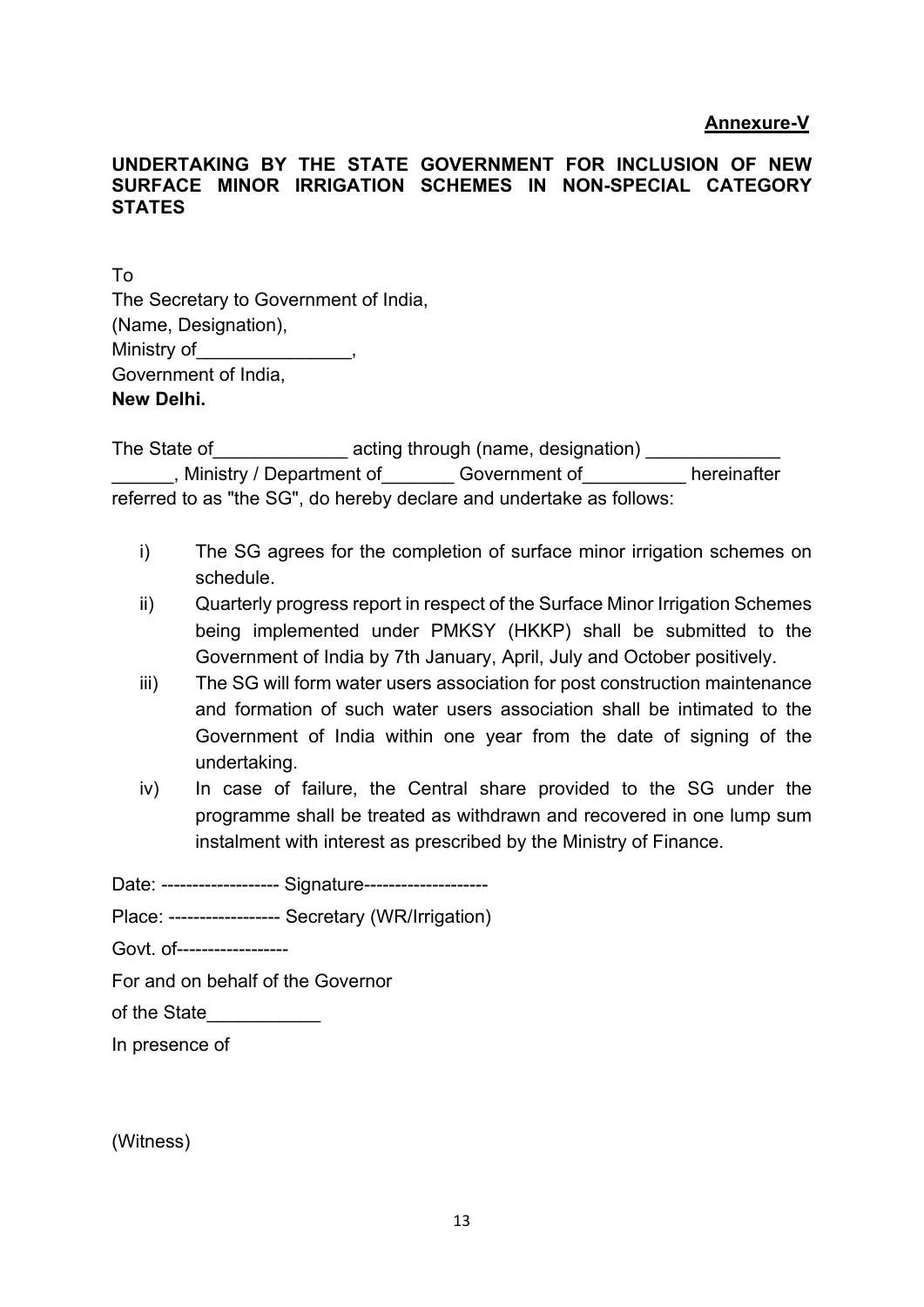## $P.15011/24/2016$ -SPR  $\big/$ U017 - U022, Government of lndia Ministry of Water Resources, River Development and Ganga Rejuvenation (SPR Wing)  $*****$

Room No. 431, Shram Shakti Bhawan, Rafi Marg, N. Delhi Dated: 16<sup>th</sup> July, 2018

#### Office Memorandum

# Subject: Simplification of process for release of Central Assistance to projects under SMI and RRR of Water Bodies components of PMKSY-HKKP

The following procedure for processing of proposals for release of Central Assistance under SMI and RRR of Water Bodies components of PMKSY- HKKP shall be followed henceforth:

- i. In a financial year total CA eligibility and corresponding amount of  $1^{st}$  and  $2^{nd}$  instalment together, as per the prevailing norms/guidelines, may be concurred by IFD and necessary approval of the Competent Authority may be obtained at the first instance. Subsequently, sanction order for 1<sup>st</sup> instalment of CA may be issued by SMD (concerned Sr. Jt. Commissioner).
- ii. After receipt of necessary Utilization Certificate (UC), other requisite documents from concerned State Government and recommendations of CWC (Field Office), SMD (concerned Sr. Jt. Commissioner) may directly issue Sanction Order for 2nd instalment to be released in the F.Y. as per the approval granted at first instance, with the vetting cf Sanction Order from IFD. However, in case eligibility of 2<sup>nd</sup> instalment becomes less than the approval taken at 1<sup>st</sup> instance, SMD (concerned Sr. Jt. Commissioner) shall issue sanction order limiting to such reduced eligible amount of 2<sup>nd</sup> instalment.
- iii. If the amount of 2<sup>nd</sup> instalment of CA increases beyond the approval taken at first instance due to reasons like increase in budget provided by State, Expenditure status or otherwise, the concurrence of IFD and approval from Competent Authority shall be again obtained in that case.
- iv. The concerned SMD will ensure that necessary stipulations have been met and the requisite documents have been submitted by the State Government before release of 2nd instalment.

This issues with the concurrence of IFD vide their Dy. No. 830/JS&FA/18 dt. 06.06.18. and approval of competent authority

.<br>الأ

(Avanti Verma) Deputy Commissioner

To

- 1. JS & FA, MoWR, RD & GR, New Delhi.
- 2. Director (Finance), MoWR, RD & GR, New Delhi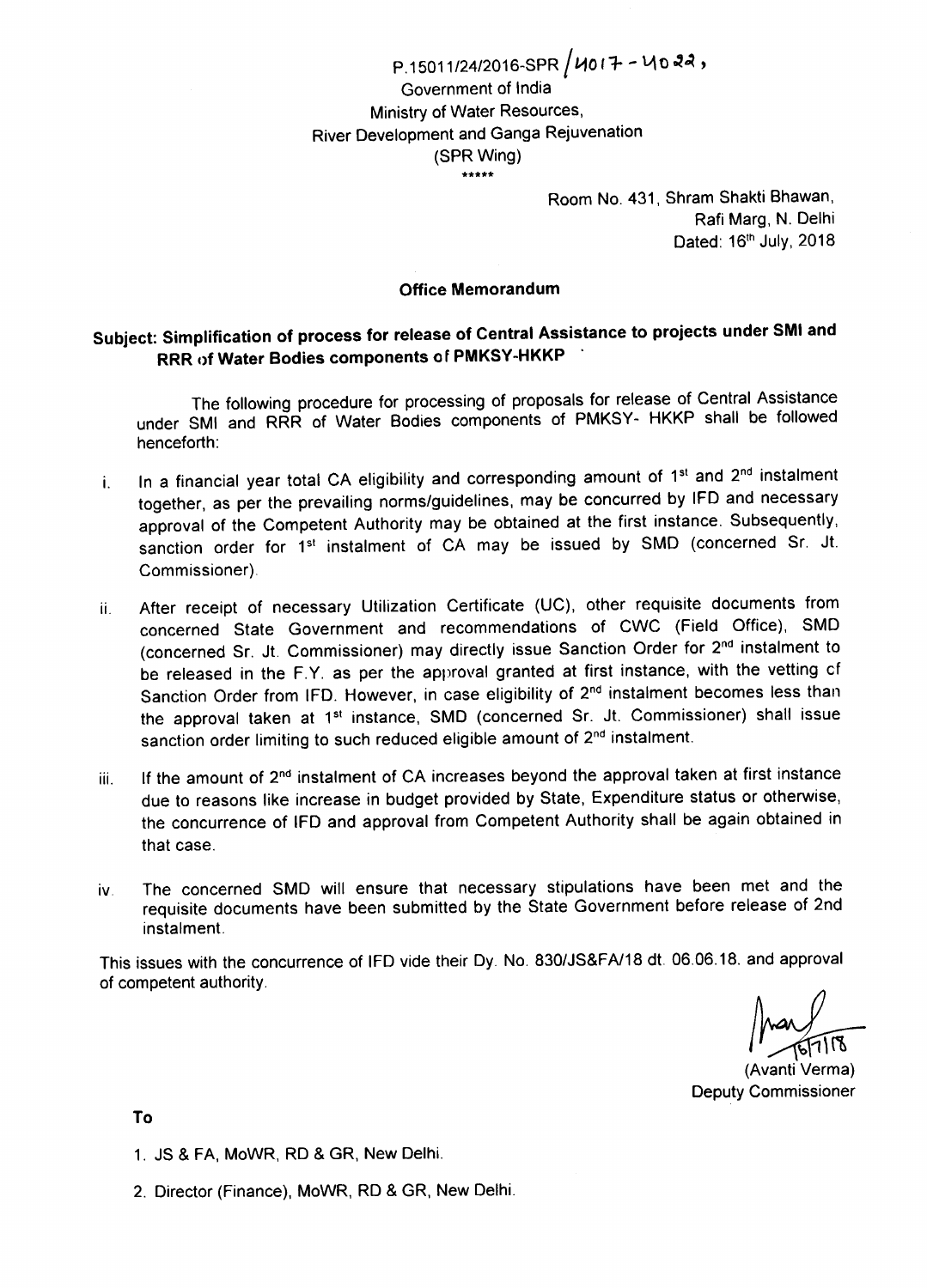3. Senior Jt. Commissioner (Ml), MoWR, RD & GR, New Delhi

# Copy for information to:

- 1. PS to Hon'ble Minister (WR, RD & GR).
- 2. PS to Hon'ble Minister of State WR, RD & GR)
- 3. PS to Secretary (WR, RD & GR).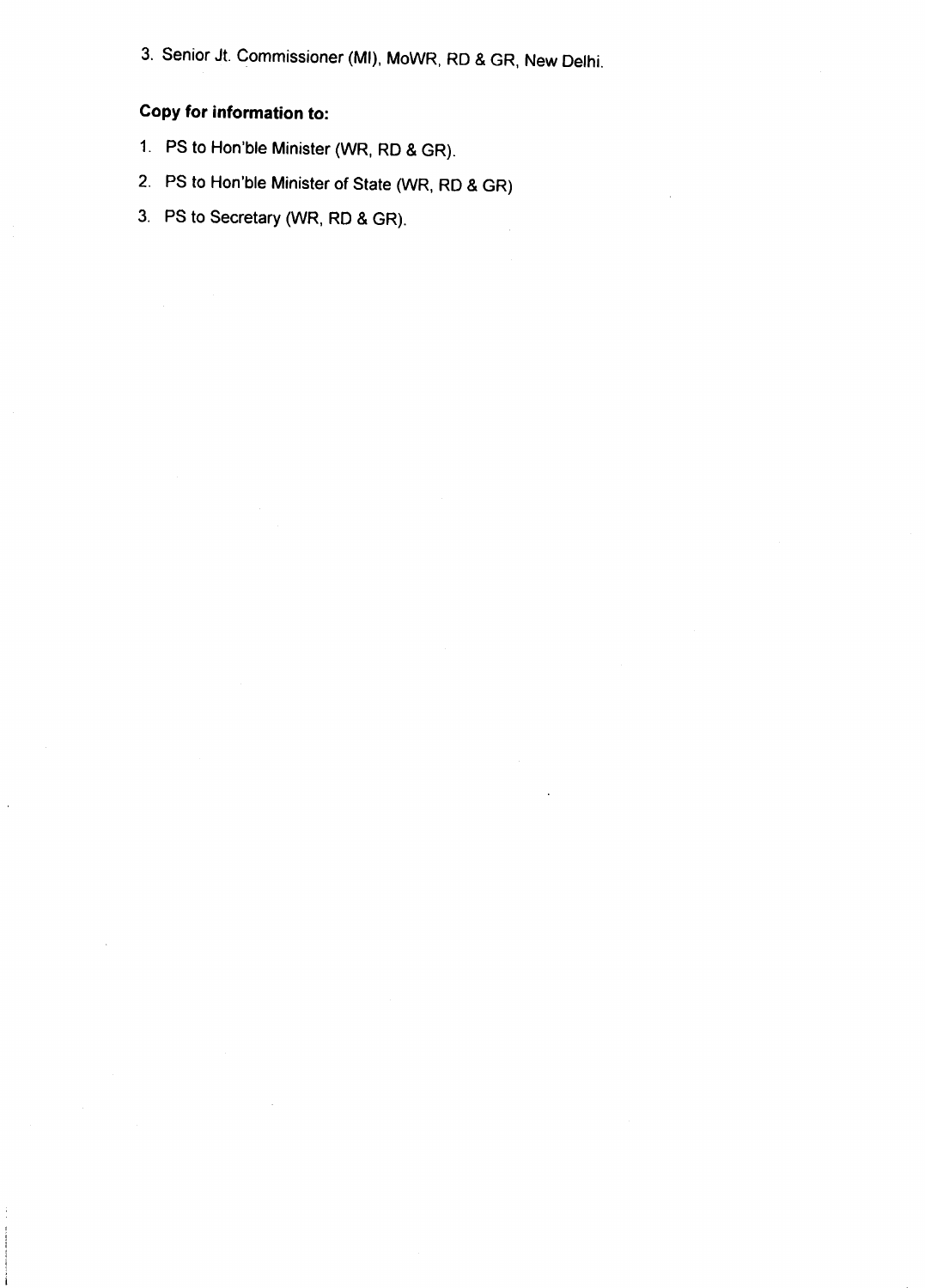P.1501 1/2412016-SPR Government of lndia Ministry of Water Resources, River Development and Ganga Rejuvenation (SPR Wing) |y121 - 78 \*\*\*\*\*

> Room No. 431, Shram Shakti Bhawan, Rafi Marg, N. Delhi Dated: 16<sup>th</sup> July, 2018

 $\overline{\phantom{a}}$ 

#### Office Memorandum

#### Subject: Modification in the existing guidelines of SMl.

With the approval of the competent authority, the following modifications have been effected in the existing guidelines (June-2017) for the Surface Minor lrrigation (SMl) Scheme under PMKSY (HKKP):

| <b>Existing Provisions</b>                                                                                                                                                                                                                                                                                                                                                                                                     | <b>Revised Provisions</b>                                                                                                                                                                                                                                                                                                                                                                                                                                          |
|--------------------------------------------------------------------------------------------------------------------------------------------------------------------------------------------------------------------------------------------------------------------------------------------------------------------------------------------------------------------------------------------------------------------------------|--------------------------------------------------------------------------------------------------------------------------------------------------------------------------------------------------------------------------------------------------------------------------------------------------------------------------------------------------------------------------------------------------------------------------------------------------------------------|
| 3.2.2 Ongoing Schemes                                                                                                                                                                                                                                                                                                                                                                                                          |                                                                                                                                                                                                                                                                                                                                                                                                                                                                    |
| (ii) "The projects which are not going<br>as per schedule, time extension of<br>maximum two years from<br>the<br>stipulated date of completion as per<br>MoU and escalation of cost by<br>maximum 20% on the original cost<br>be allowed based<br>on.<br>mav<br>justifications provided by the State<br>with the approval of Secretary,<br>Ministry of Water Resources, River<br>Development<br>Ganga<br>and<br>Rejuvenation". | "The projects which are not going as per<br>schedule, time extension from the stipulated date<br>of completion as per MoU and escalation of cost<br>by maximum 20% on the original cost may be<br>allowed based on justifications provided by the<br>State with the approval of Secretary, Ministry of<br>Water Resources, River Development and Ganga<br>Rejuvenation. Cost escalation beyond 20%, if<br>any, may be borne by the concerned State<br>Government". |

2. The other provisions of the earlier guidelines remain same

\vanti \ r.)

Deputy Commissioner

#### To

- 1. Principal Secretary (Irrigation/WRD) of State Governments/ UTs.
- 2. JS & FA, MoWR, RD & GR, New Delhi.
- 3. CE (PPO), Central Water Commission, Sewa Bhawan, New Delhi.
- 4. All Regional Chief Engineers, Central Water Commission, New Delhi.
- 5. Director (Finance), MoWR, RD & GR, New Delhi.
- 6. Senior Jt. Commissioner (MI), MoWR, RD & GR, New Delhi.
- 7. NlC, MoWR, RD & GR, with the request to upload the OM on the website of the Ministry